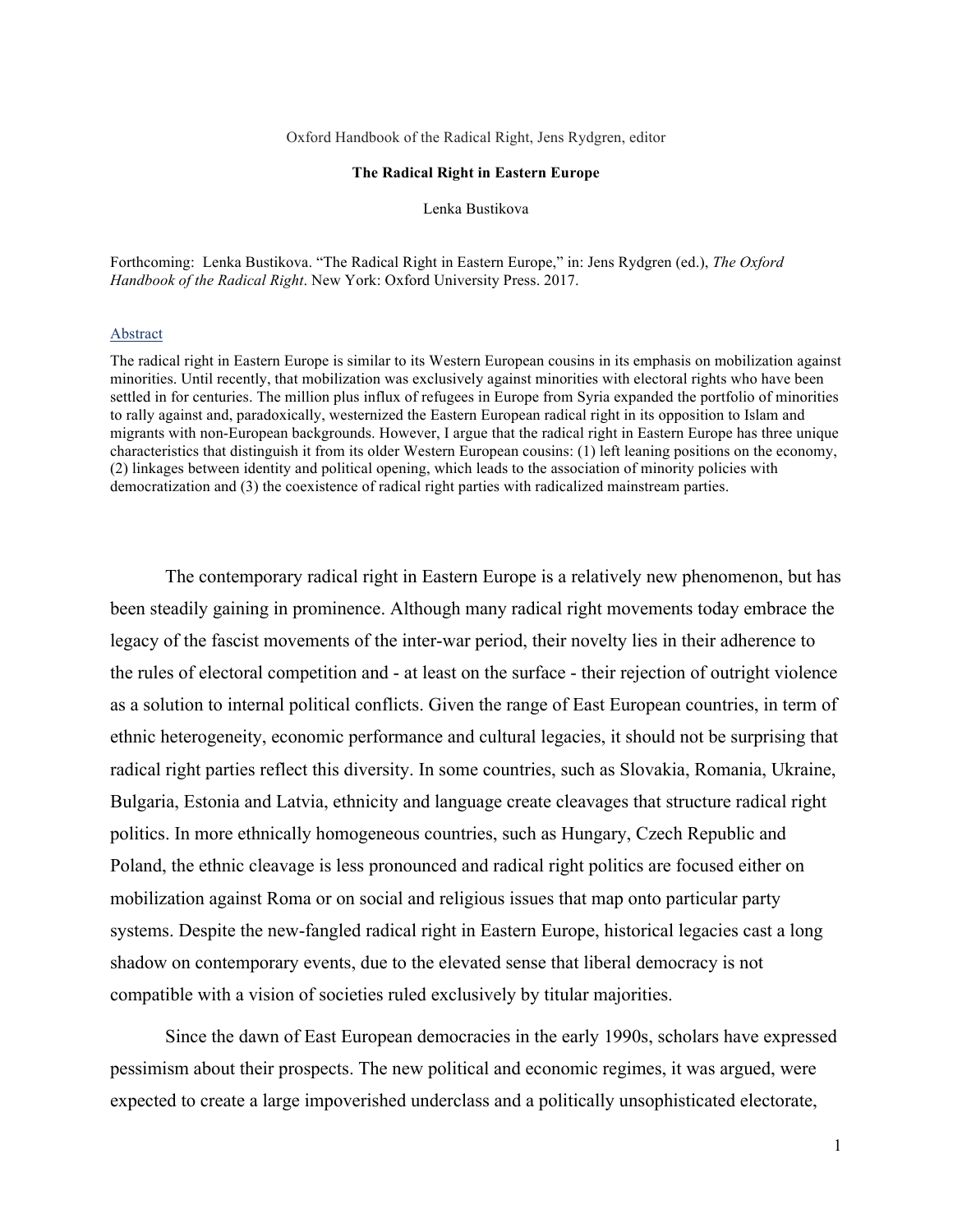which many believed would block democratic and economic progress. The challenges of nation building, mixed with Leninist legacies, were primed to create contentious, exclusionary communities that would be incompatible with free markets and liberal democratic institutions. Initially, many nascent East European democracies managed to overcome these economic and political transitional challenges only to discover that identity politics had become a pervasive feature of their party systems. Democracy had empowered minorities and politicized the protection of minority rights. In some instances, the backlash against diversity and inclusiveness was immediate, and reflected the birthing and growing pains of post-authoritarian polities. In other cases, nationalism emerged in the subsequent era of normal politics. After being preoccupied with the establishment of basic electoral institutions, resentment towards opportunities that the new liberal democratic order opened up for minorities resulted in the countermobilization of the radical right. $\frac{1}{1}$ 

There are two types of radical right mobilization against minorities in Eastern Europe. The first is mostly found in ethnically homogenous countries and characterized by mobilization based on socially conservative issues, against sexual minorities and targets ethnicities with limited ability and capacity to politically organize. In the absence of a political minority with a considerable political muscle, lesser minorities and social groups are targeted. They constitute a fringe faction of the population and include gays and lesbians, Roma, Jews, Poles, Germans and Greeks. This category includes radical right parties in Albania, Czech Republic, Hungary, Lithuania, Poland and Slovenia. In more ethnically pluralistic societies, parties mobilize against constitutive, larger ethnic groups with a high degree of politicization. Radical right parties mobilize against ethnic parties or politically active minority groups to garner electoral support in Bulgaria, Croatia, Estonia, Latvia, Macedonia, Romania, Serbia, Slovakia and Ukraine.

The strongest radical right parties can be found in both categories. Perhaps the most successful and enduring radical right party is the Slovak National Party (SNS) that emerged in 1990s and has ever since dominated the fringe of the Slovak political spectrum. The SNS was present in seven out of nine both pre-independence and post-independence parliaments. Since 1993, after Slovakia split from the Czechoslovak federation, SNS has served in half of the

<u> 1989 - Johann Stein, marwolaethau a bh</u>

<sup>&</sup>lt;sup>1</sup> Studies of the radical right in Eastern Europe have focused on the ideological roots of radical parties dating back to the inter-war period and the role of legacies in party competition (de Lange and Guerra 2009, Held 1996, Hockenos 1993, Meseznikov et al. 2008, Mudde 2005, Ramet 1999, Shekhovtsov and Umland 2014), ideological foundations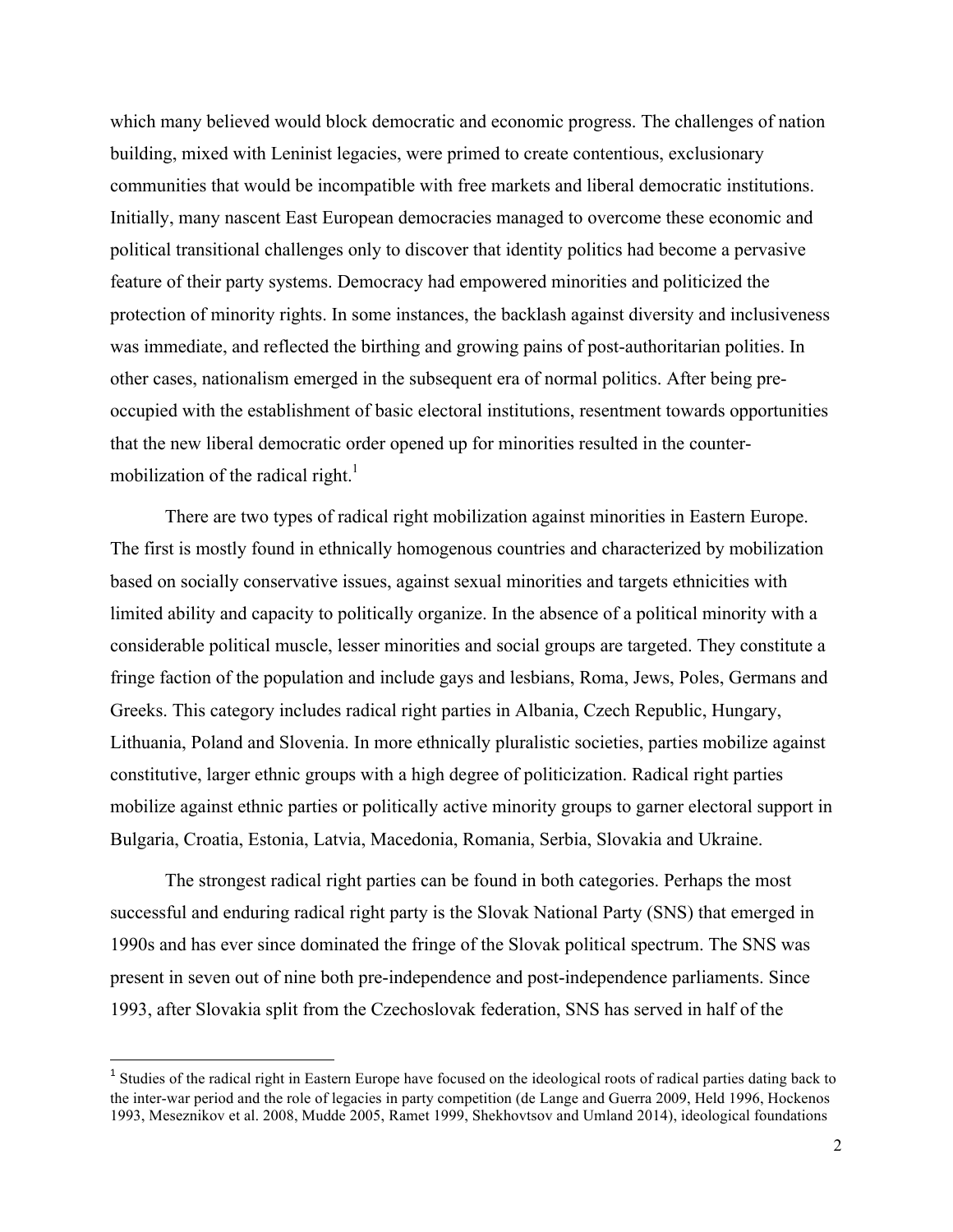governments. This impact is highly unusual because most radical right parties in Eastern Europe are rather short lived and their electoral success is rather episodic and proceeds in bursts that rarely survive for more than two or three electoral cycles. On average, radical right parties are quite weak, rarely exceeding seven percent of the popular vote in the electorate (see Figure 1).



Figure 1: Cumulative Vote Shares for the Radical Right Parties by electoral cycles

Weak electoral support for the radical right parties does not make for good headlines. The party that is currently most in the media spotlight is the Hungarian party Jobbik, due to its extreme rhetoric and its exceptional ability to attract over fifteen percent of the popular vote in two consecutive national elections. Jobbik is also medialized because of the Hungarian trajectory of democratic backsliding under the leadership of Jobbik's mainstream party cousin FIDESZ, led by Viktor Orbán. Jobbik grew out of a student group organization and draws it support both from young, affluent and educated voters, as well as from voters in economically depressed regions of Hungary. Although Jobbik is a political force to be reckoned with, one should keep in mind that two radical right parties, in Poland and Romania, were also in the limelight once before they disappeared into the oblivion. It is therefore plausible that similar fate awaits Jobbik.

The anti-communist, anti-establishment Polish radical right party, League of Polish Families (LPR), won about eight percent of the popular vote in the 2001 and 2005 elections. It was advocating socially conservative values and supported by fringe elements in the Polish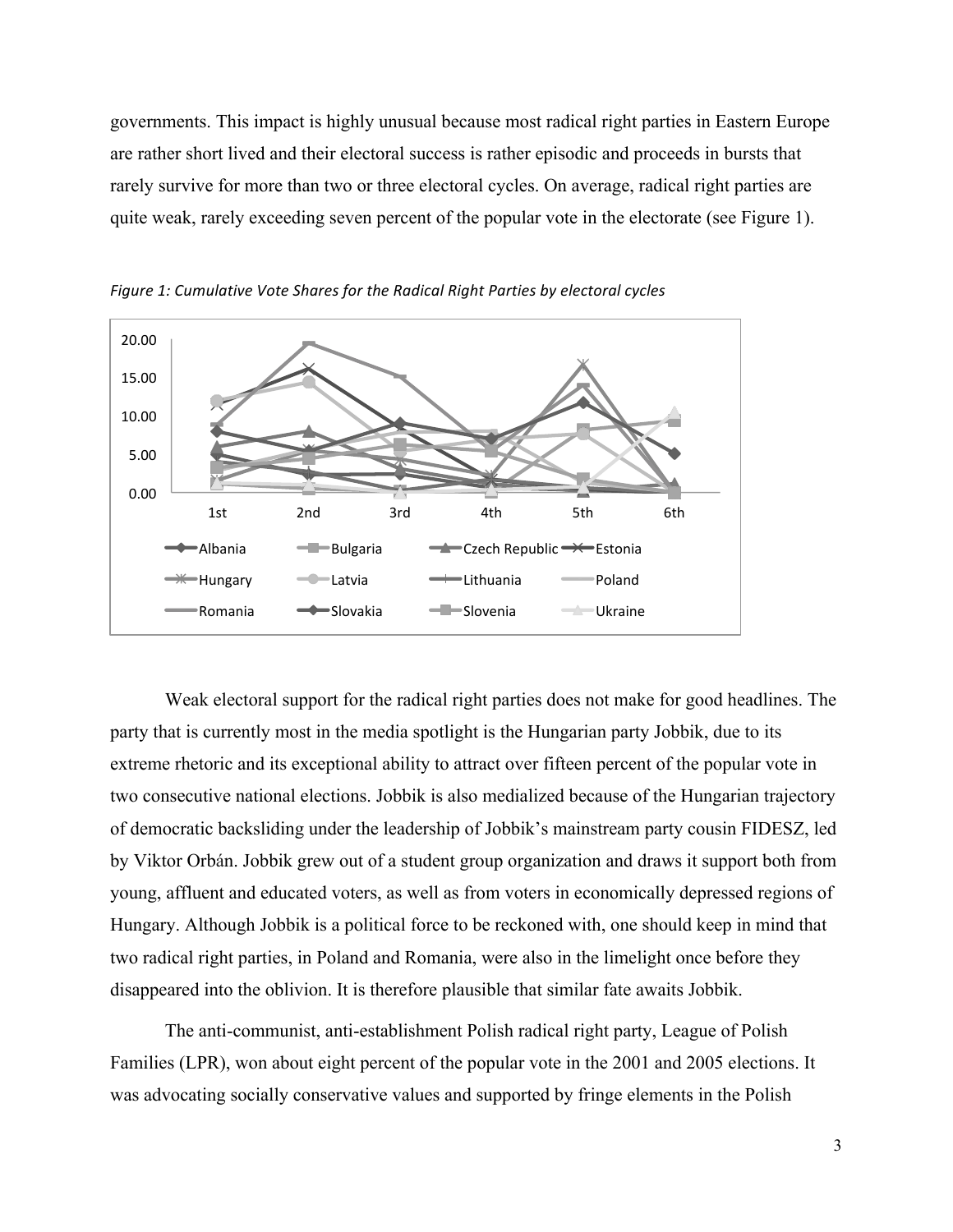Catholic Church. It disintegrated after a strong opposition to the education minister, appointed from the LPR, and after a corruption scandal that involved regional savings banks. The scandal implicated the parties of the ruling coalition, including the LPR, and devastated their support. Similarly, the now defunct, but once prominent Greater Romanian Party peaked in the elections of 2000 and 2004 with double digit popular support but imploded after the control of the founding father Corneliu Vadim Tudor weakened. These examples of prominent radical right parties gone bust illustrate the volatility of radical right party support and their episodic and meteoric nature.

The radical right in Eastern Europe is similar to its Western European cousins in its emphasis on mobilization against minorities. Until 2015, that mobilization was exclusively against minorities with electoral rights who have been settled in for centuries. The million plus influx of refugees in Europe from Syria expanded the portfolio of minorities to rally against and, paradoxically, westernized the Eastern European radical right in its opposition to Islam and migrants with non-European backgrounds.<sup>2</sup> However, the radical right in Eastern Europe has three unique characteristics that distinguish it from its older Western European cousins (Art 2011, Arzheimer 2009, Arzheimer and Carter 2006, Betz 1993, Eatwell 2003, Giddens 2005, Golder 2013, Golder 2016, Kitschelt 1995, Meguid 2005, Mudde 2016, Norris 2005, Norris and Inglehart 2016, Rydgren 2002, Rydgren 2007). These unique characteristics are: (1) left leaning positions on the economy, (2) linkages between identity and political reforms, which leads to the association of minority policies with democratization and (3) the coexistence of radical right parties with radicalized mainstream parties.

# **Radical right, but left on the economy**

<u> 1989 - Johann Stein, marwolaethau a bh</u>

Notwithstanding their label, East European radical right parties are left leaning on the economy when compared to other parties in their respective political system (Allen 2015; Bustikova and Kitschelt 2009). Their policy platforms stand for protection against the volatility of markets, more social spending and a greater state control over the economy, which precludes foreign

<sup>&</sup>lt;sup>2</sup> Eastern Europe was home to refugees from Bosnia and Herzegovina who were of Muslim faith. Yet there was never rallying against refugees from former Yugoslavia comparable to mass demonstrations of summer 2015 against Islam that swept Eastern Europe and mobilized both mainstream and fringe parties against settlement policies for migrants.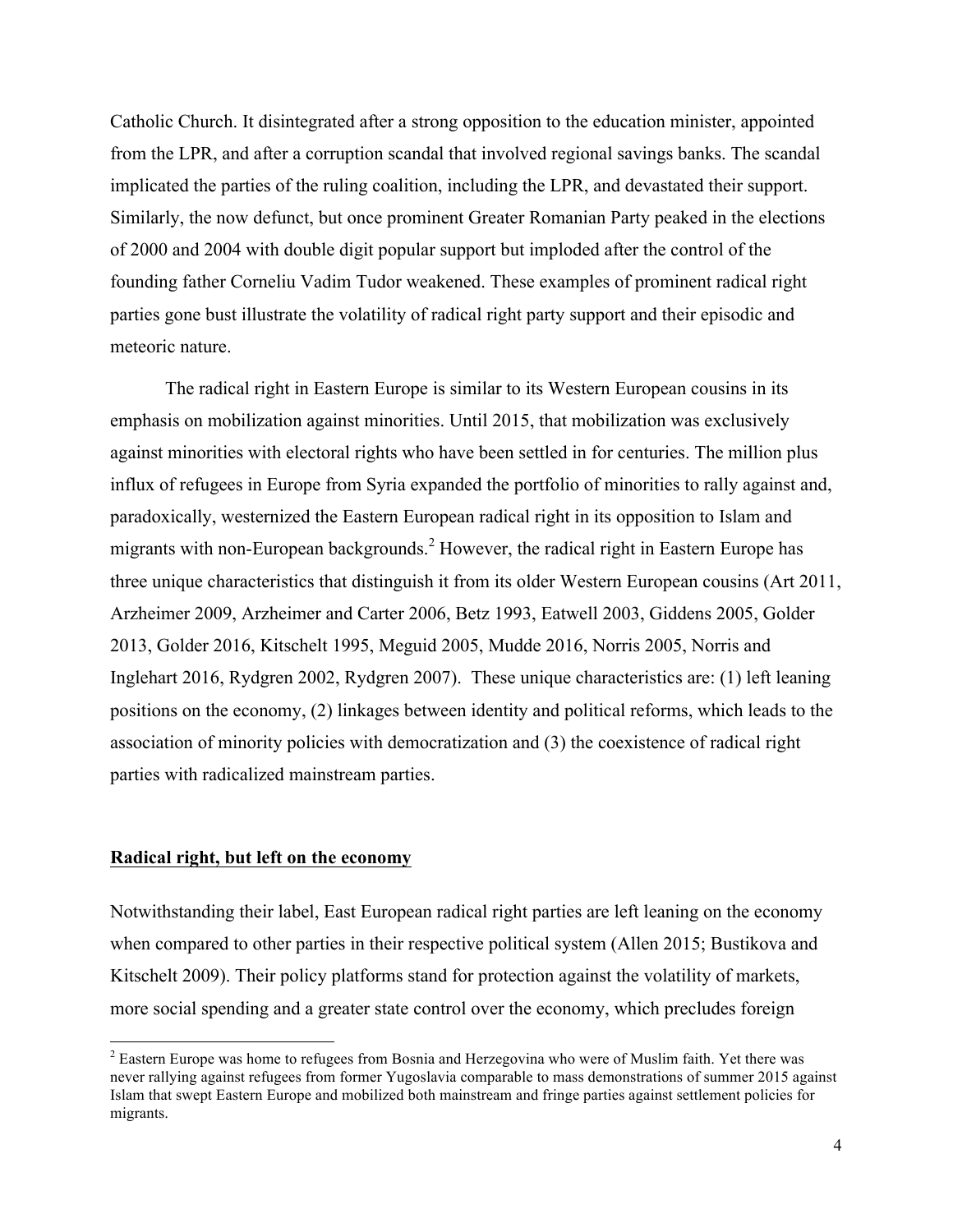involvement in free markets and ownership. Despite their overwhelming leaning to the left, it does not follow that the parties have clear social base that links poverty to radical right voting (Tucker 2002). There are three reasons why economic profiles, and other socio-demographic profiles with the (mild) exception of gender, do not map onto the economic policy platforms of parties (c.f. Bornischer and Kriesi 2013). The first reason is the diffuse nature of economic risk that obscures the link between voting, income levels and occupational profiles (Bustikova and Kitschelt 2009). The second reason relates to the fact that economic grievances are tied to identity issues, such as concerns about the loss of national sovereignty, the perceived unfairness of the economic system, which undermines the legitimacy of wealth acquired by the winners of the economic transformation. Third, shifts in ethnic group hierarchy due to the process of democratization also undermine purely economic considerations (Olzak 1992; Siroky and Cuffe 2015).

Diffusion of the risk obscures the link between voting and pocket-book economic grievances, and precludes the possibility of finding an equivalent of the disenchanted blue-collar worker voting for the radical right in Eastern. Objectively, market distortions blur the risk profiles of voters. For example, access to a rent controlled apartment or the ability to purchase an apartment below the market value in the early transition years was a better indicator of economic security than income or sectoral employment. Due to these distortions, it might be more difficult to capture exposure to risk associated with educational levels or self-declared levels of income. In addition, exposure to risk is more diffuse and more related to access to high quality health care, educational opportunities and protection in retirement (Greskovits 2007).

The second reason is that economic grievances are tied to identity issues. Economic concerns are intertwined with identity concerns because, ultimately, economic concerns are related to issues of national sovereignty and not the particular day-to-day economic expectations of policies. Therefore, at the aggregate level, surges in support for the radical right might follow after an upsurge in aggregate levels of wealth, such as was the case with the rise of Ataka in Bulgaria in 2008, League of Polish Families in 2005 and Slovak National Party in 2006. At the individual level, opposition to fiscal austerity is related to the perceptions of fairness and sensitivity to the status quo. Individual voter profiles are thus poor predictors of radical right voting because individual pocket book improvements are compatible with dissatisfaction associated with the loss of national sovereignty in its fiscal affairs. This is especially true when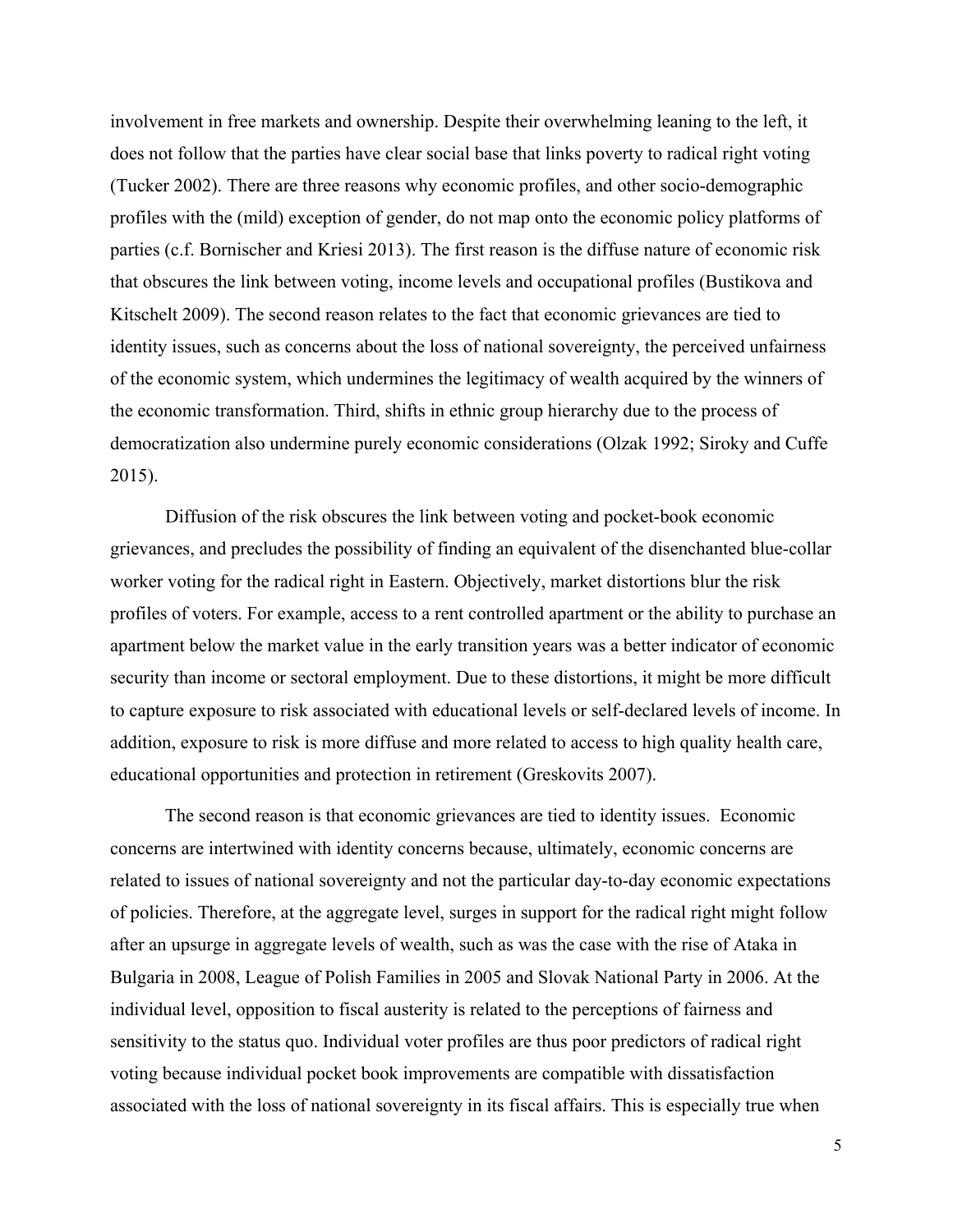subjected to austerity policies or privatization that is perceived as benefiting foreign companies, despite its overall positive, individual level effects on voters. Voters may also be dissatisfied with policies that put minorities at an advantage, either via programs sponsored from abroad or via domestic programs. The relative balance of benefits between the titular majority and the minority might therefore tilt away from the titular majority, despite the overall benefits for all citizens.

The third reason why individual level economic profiles do not map to the simple leftright platforms of parties is related to the shifts in ethnic group hierarchy, due to the process of democratization. This means that economic concerns are related to concerns about policy changes in the status quo as it applies to minorities, rather than objective concerns about poverty (even though those are relevant as well). The reason why economics, on the surface, explains little is due to its relational nature. Sensitivity to economic issues is not rooted in individual profiles tied to objective grievances but to sensitivity about the status quo. The experience of having the status quo shifted in an unfavorable way is at the core of support of radical right parties in Eastern Europe (Bustikova 2014; Bustikova 2016). In Eastern Europe, this shift in the status quo of ethnic relations proceeded in parallel with the process of democratization, which brings us to the second distinction between the Eastern European and Western European radical right. In Western Europe, the resurgence in radical right mobilization that came about in the 1980s did not happen in the context of a regime change and political liberalization.

# **Democratization and minority rights**

Democratization in Eastern Europe had empowered minorities and politicized the protection of minority rights. In some instances, the backlash against diversity and inclusiveness was immediate, and reflected the growing pains of post-authoritarian polities. In other cases, after being pre-occupied with the establishment of basic electoral institutions, resentment towards opportunities that the new liberal democratic order opened up for minorities resulted in the counter-mobilization of the radical right. The distinctiveness of Eastern Europe's development stems, in part, from its concurrent transitions: the economic transformation, the democratic transition and the redefinition of both the state and ethnic boundaries (Brubaker 1997).

The primary targets of radical right parties and groups are minorities but, in some more important ways, political parties as well as domestic and international organizations that are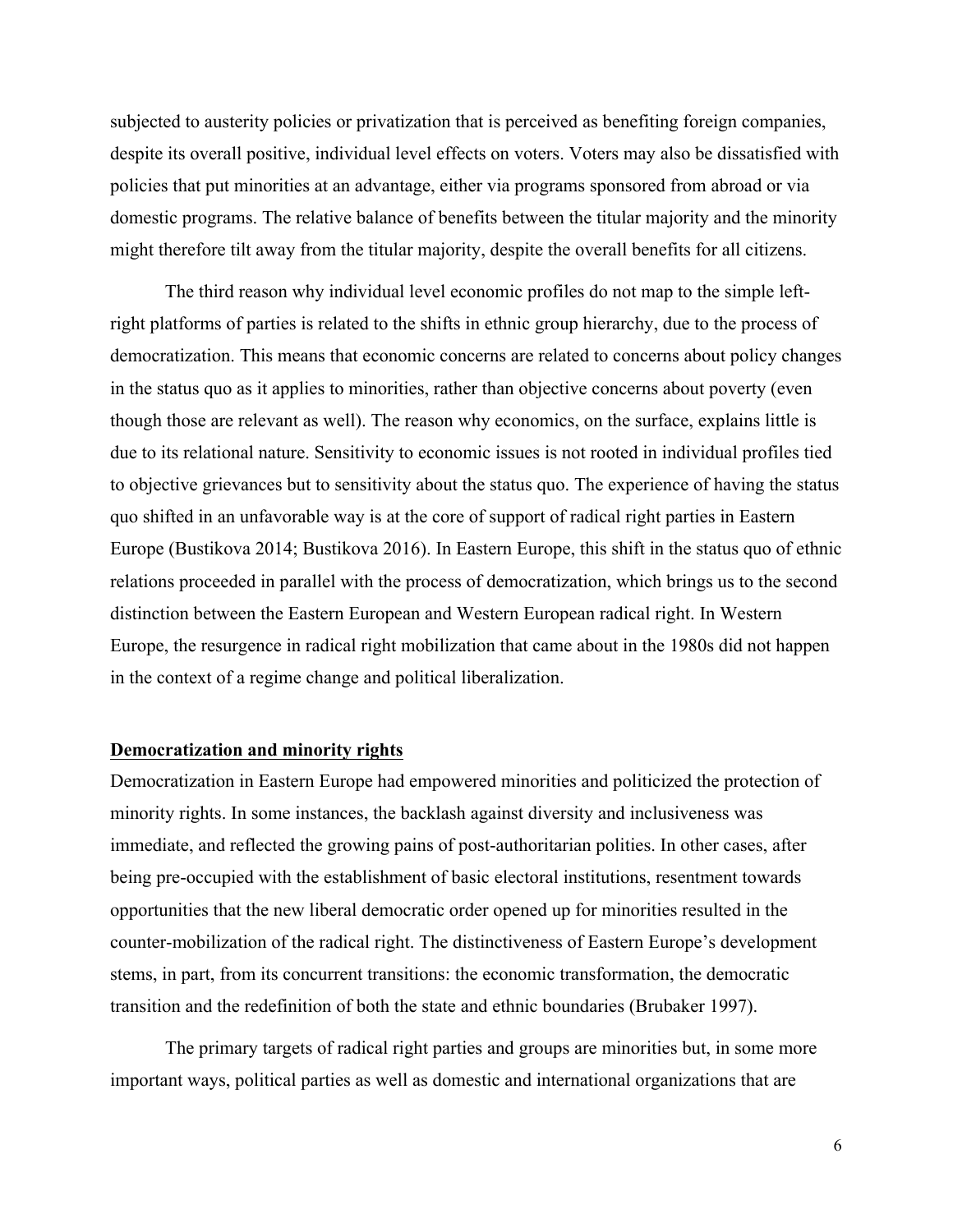associated with the promotion of minority rights and minority accommodation are also targeted. Democratization and political transformation, free ethnic and social minorities to pursue their demands, but also unleash the mobilizational capacity of actors to pursue hostile acts against minorities (Kopecky and Mudde 2003; cf. Ekiert and Kubik 1999, Giddens and Case 2014).

Democratization allowed for minority groups to organize, to form political parties, to engage in civic life and to create pressure from below to expand the rights of ethnic groups and their access to state resources. This pressure resulted in the diversification of public education by opening up possibilities for the bi-lingual education of children and young adults. The accession process to the European Union and in the Council of Europe facilitated the opening up of a political discourse to minorities, and diversity in general. For example, the signatories of the Council's of Europe Charter for Regional or Minority Languages, adopted by the Council of Europe, requires that countries make a commitment pledge to protect historical (non-immigrant) regional and minority languages. This Charter was signed by 17 out of 22 post-communist regimes and resulted in the expansion of minority schooling and an increase in budget allocation for minority cultures (Bustikova 2015: 67). Compliance with the Copenhagen criteria, which determine eligibility to join the European Union, resulted in the improvement of the rights of ethnic and social minorities, but at the same time politicized issues of diversity and inclusion. This created an opening for radical right parties to campaign against issues of minority accommodation.

Political radicalism and extremism are often studied in the context of racism. By examining the politicization of minority accommodation, Bustikova (2014) challenges a widely held assertion that prejudice and xenophobia fuel radical right support. Instead, she argues, electoral extremism originates in dissatisfaction with the ascension of minority groups to political power, rather than in xenophobia. This has potentially important implications for our understanding of the effectiveness of certain accommodative arrangements to mediate ethnic tensions, especially in new democracies. Although accommodative arrangements can sometimes be effective barriers to the outbreak of large-scale violent ethnic conflict, they can also have unexpected adverse effects in periods of normal politics that exacerbate rather than placate ethnic tensions.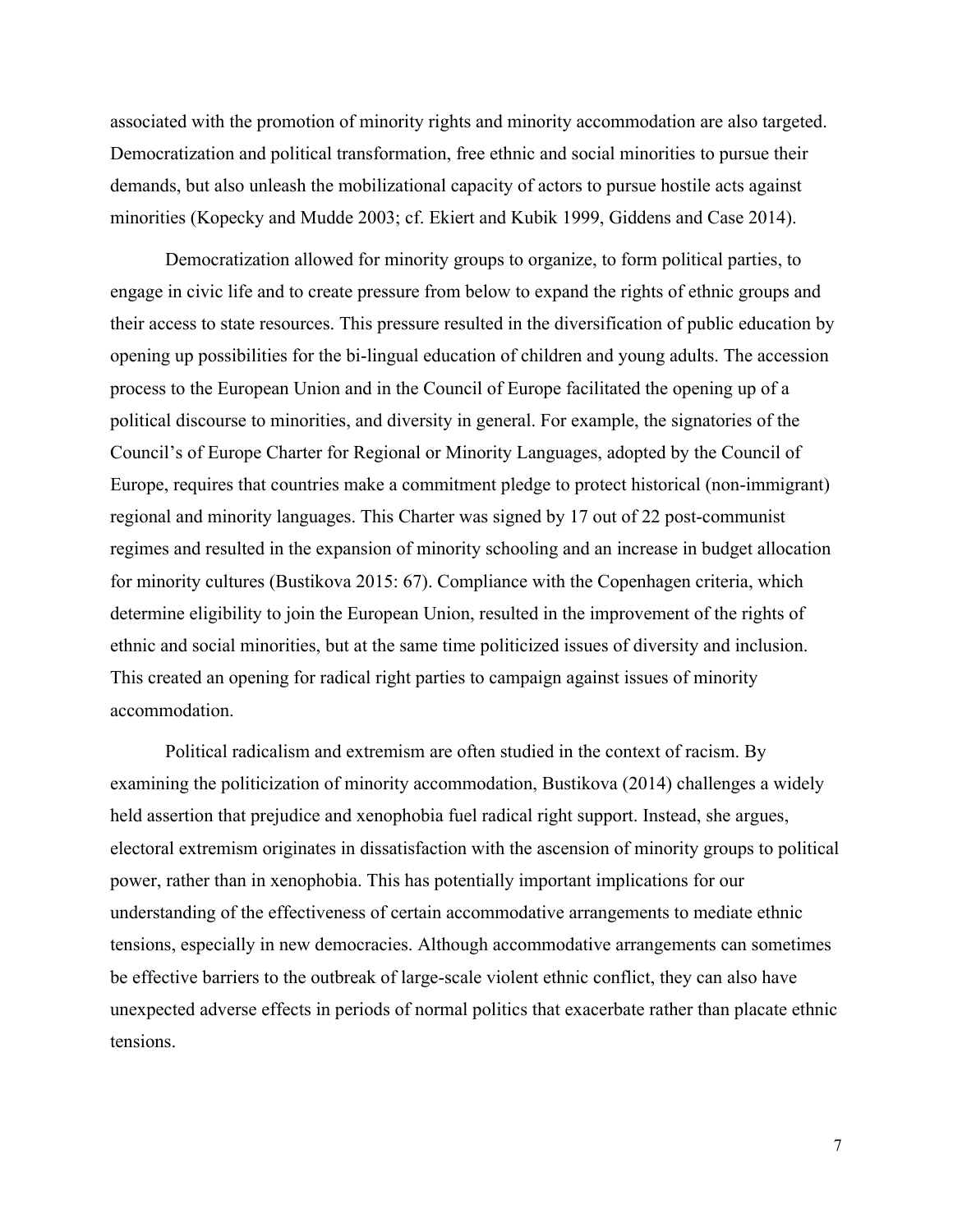Democratization does not mix well with nation building. While this insight may be accurate for the onset of democratization, it overlooks the possibility that ethnic relations might sour after the transition period as a result of an increase in domestic minority demands or due to external pressures to expand minority rights. It is perhaps surprising that the highest volume of radical right mobilization is not observed in countries with unresolved ethnic boundaries, but rather in polities with institutionally delineated boundaries between titular majority and minorities. In fact, radical right parties are often quite weak in states where national boundaries have not (yet) been firmly established. Countries such as Albania, Georgia, Greece, Portugal, Spain and Ukraine have either failed to produce radical right parties at all, or have experienced radical right political mobilization very recently.

Although it might be tempting to associate support for radical right parties with worsening economic conditions, rampant corruption or voter apathy and prejudice, these factors do not explain why specifically a radical right party, and not an anti-corruption party or an other niche party, emerges in response. Bustikova (2014) proposes that radical right support originates in policy hostility, which is defined as an opposition to policy changes in the status quo of ethnic relations, and succeed when they compete politically on a platform that seeks to counterbalance or rollback the political gains of minorities (similarly, Dancygier 2010, Rydgren 2008). The claim that radical right parties are not fond of minorities is of course an old one, but we should not be blinded by the inflammatory nature of their rhetoric into concluding that voting for radical right parties originates in hatred against minorities, since xenophobia is something that many non-radical right voters in Eastern Europe openly express. What differentiates radical right voters in Eastern Europe is their vehement opposition to policies that accommodate minority demands and elevate their status. This implies that variation in minority accommodation, rather than differences in xenophobia, should predict change in the electoral support for radical right parties across countries and time. Radical right mobilization, on this account, is rooted in policy hostility rather than in group hostility.

The process of building a liberal democracy resulted in paying special attention to the socio-economic well-being of minorities and politicized their rights. Policies that expand minority rights induce powerful grievances in the electorate when small ethnic and social groups are viewed as being accommodated in a manner inconsistent with their objective size and with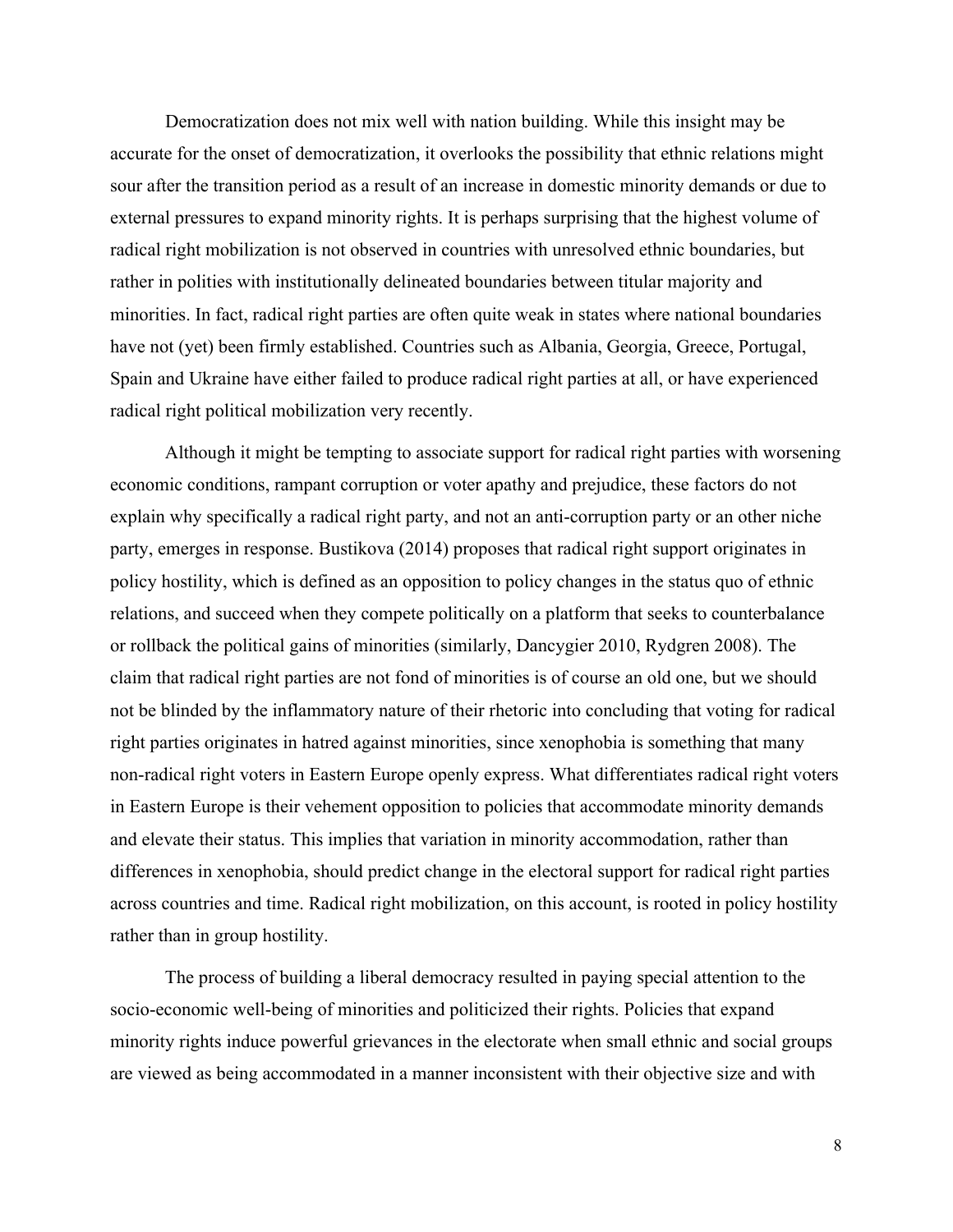the help of mainstream parties. The political rights and benefits achieved by minorities irritate some voters to whom radical right parties seeking to reverse those gains appeal.

This relates to another major difference between Western and Eastern European democracies. Dissatisfaction with policies undertaken during the process of democratization, such as the expansion of ethnic and social minority rights, by politicians that are viewed as unaccountable, is increasingly linked to anti-democratic attitudes in the East (Minkenberg 2015). Although corrupt political practices are certainly present in Western Europe at the highest levels, they are not associated with calls that question the core rules of democratic governance. In the East, responsiveness to the demands of minorities and democracy are bundled together, such that the backlash against establishment politicians and parties feeds off the intensity of a deeper identity based cleavage. Given the relatively higher levels of aggregate xenophobia in the East (Enyedi and Erős 1999; Kopecky and Mudde 2003), attempts to modify ethnic relations, which are wrapped in populist calls for a more direct relationship between voters and leaders, can be interpreted as covert appeals to re-visit inclusive democracy as a form of political representation. The ability of new liberal democracies to survive, hinges on their ability to contain this backlash against the expansion of minority rights.

Nationalism and sour attitudes towards liberal democracy have three interconnected sources. The first is the European Union, which is associated with rights for ethnic, social and sexual minorities along with restrictions of national sovereignty. Opposition to these principles of liberal democracy in Europe conveniently provides a pathway to increasing sovereignty in domestic affairs. Second, opposition to liberal democracy is often disguised as opposition to diversity, and goes hand in hand with advocating further restrictions on civic life. Third, since the democratic and economic transitions proceeded simultaneously, voters associate the introduction of free markets with democratization. The corrupt nexus of politics and economics, which was born in this dual transition, has cast a dark shadow on democratic institutions that have often failed to establish adequate regulatory institutions of oversight to curb political corruption.

Corruption and anti-establishment attitudes engage economic issues and are enhanced by feelings of economic unfairness. For the most part, however, economic issues are bundled with identity issues, where "us" vs. "them" is associated with rage against the political elites that sold national interests to outsiders, foreigners and ethnic minorities. Calls to re-arrange ethnic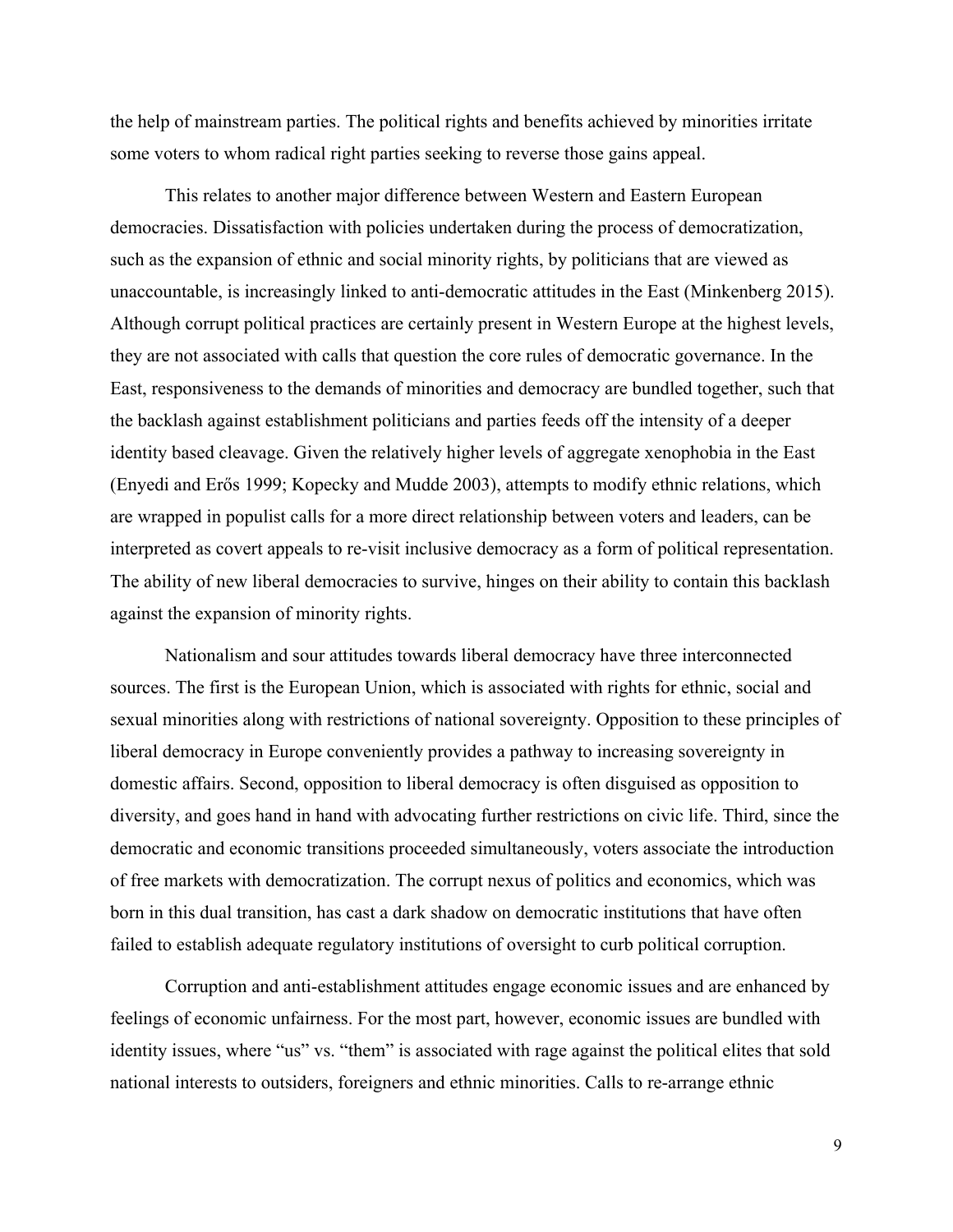relations and empower groups that benefit from equalizing social issues and ethnic power relations are de facto challenges to the very foundations of the entire liberal democratic project.

European Union, by its design, limits national sovereignty. Euroskepticism and Eurorealism (Kopecky and Mudde 2003) is an acquired taste for the East European radical right, however. After the collapse of communism, radical right parties started off with an anticommunist agenda.<sup>3</sup> Sovereignty was initially associated with the Western Europe security umbrella, its cultural supremacy and freedom from Soviet rule. Being vassals to Moscow compromised the deposed communist rulers unless they discovered nationalism in time to become leaders of newly sovereign polities. The anti-communist cleavage was still relevant in the third wave of post-communist elections, around the time of the EU accession, when antiestablishment parties, including radical right parties, exploited dissatisfaction with the first wave of reform politicians and their second wave replacement. Political corruption, clientelism, volatility and state capture drove voters away from mainstream parties (Ceka 2013; Hanley and Sikk 2016; Haughton and Deegan-Krause 2015; O'Dwyer 2014; Pop-Eleches 2010; Powell and Tucker 2014; Rovny 2015; Tavits 2007). More importantly, voters were upset that the representatives of new democratic parties allowed former members of the communist party to capitalize on market liberalization and state-led privatization and lapsed in creating institutions of market oversight (Grzymala-Busse 2007, O'Dwyer 2006). This anti-establishment sentiment was fed by the idea that new political representatives sold out national interests by allowing former communists to convert their social capital into an economic capital and by not prosecuting former communists for participating in a repressive political regime that constrained state sovereignty.

With time, the post-communist cleavage faded away and the danger to national sovereignty turned from the East to the West. Radical right parties are acutely aware of the benefits of membership in the European Union, which brings subsidies as well as developmental funds to the East. None of the radical right parties in Eastern Europe has, so far, called for a referendum or a petition that would call for an exit from the European Union comparable in scale to the efforts of the British Euro-skeptic parties. On the other hand, the second generation of radical right parties, such as Hungarian Jobbik and Marian Kotleba's People's Party-Our Slovakia, have not rejected the possibility of leaving NATO and the European Union. Both

<sup>&</sup>lt;sup>3</sup> A notable exception was the Romanian radical right party led by Corneliu Vadim Tudor, a celebrated poet, associated with (post)-communist nostalgia.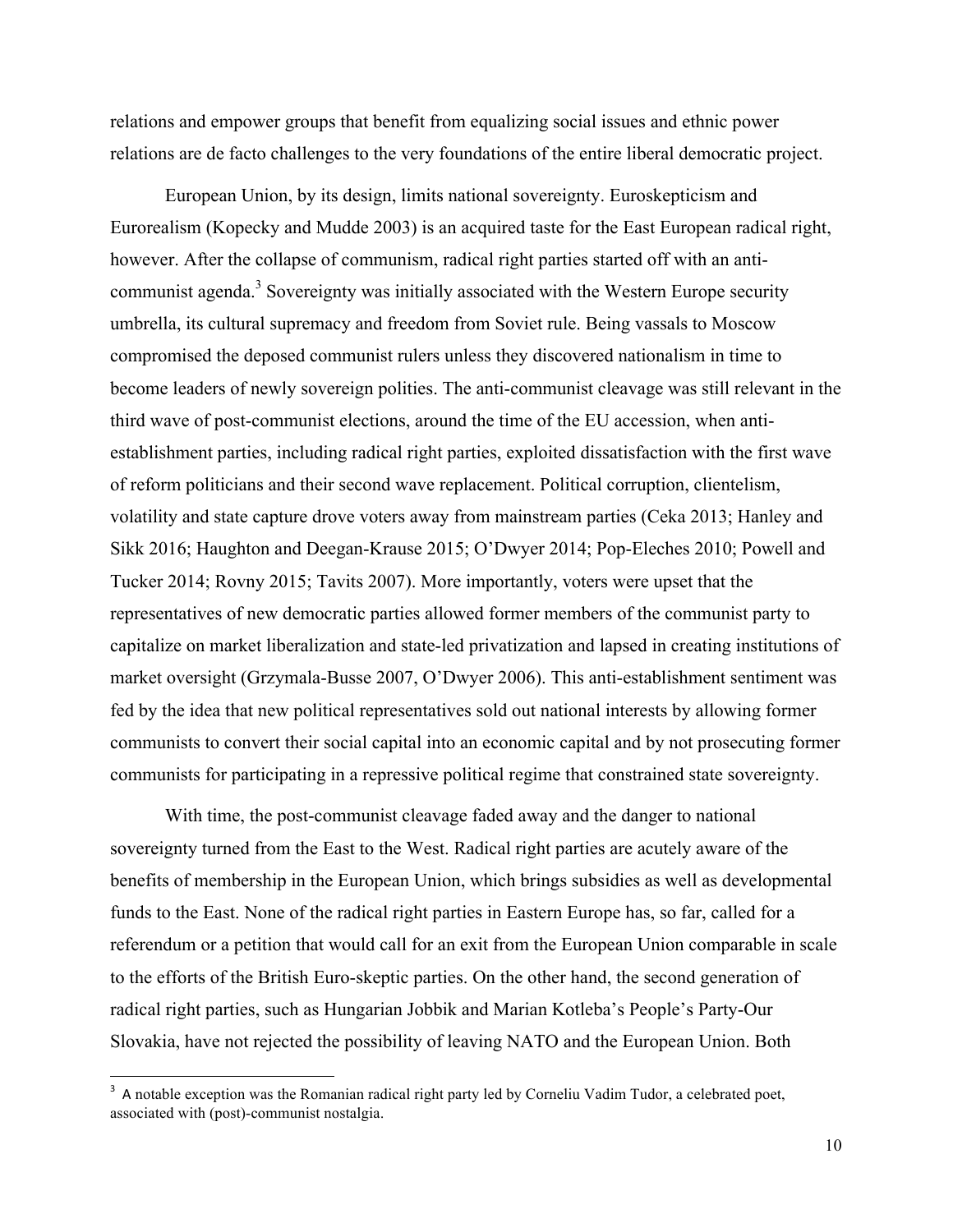parties rose to prominence after Hungary and Slovakia joined the EU in 2004, and both have been actively involved in attempts to create paramilitary units that protect "public order."

Radical right parties therefore found new unexpected friends among their Western counterparts in the European Parliament. Euroskeptic views bridge many East-West differences. The first East-West bloc in the European Parliament, established in 2007, was called "Identity, Tradition and Sovereignty" and capitalized on the accession of Bulgaria and Romania to the EU. The bloc was short lived, however, when significant tensions erupted between the Italian and Romanian radical right. Once the Romanian representatives left, the bloc was dissolved because it did not have the twenty required members. The French and Dutch radical right parties lead the current bloc, called the "European Alliance for Freedom," which relies on three weak members from Poland and Romania and has suspicious pro-Russian leanings. After the EU Eastern enlargement, Euroskeptic attitudes have become powerful predictors of radical right voting across Western and Eastern Europe. Yet it is not a fear of technocrats from Brussels and their investigations of fraud in disbursing European funds that fuels radical right support, but irritation with EU reports that criticize violations of Roma rights, demand the expansion of minority language rights, praise gender equality in the workplace and the removal the death penalty. This is done at a time when the EU is losing credibility due to its democratic deficit and its failure to avert and resolve the post-2008 economic crisis (Grittersova et al. 2015, cf. Guasti 2016).

Until 2015, Eastern European radical right never effectively mobilized against new minorities arriving from non-European countries. This might suggest that issues of immigration and mobilization against Islam due to the refugee crisis and terrorist attack in Paris in 2015 and Brussels in 2016 could unify Eastern and Western radical right movements more than Euroskepticism. However, it is not clear whether the fear of Islamic refugees and terrorism will benefit radicalized mainstream parties, radical right parties or both. If the threat to national sovereignty is perceived as severe such that only a large party can restore security, by embracing a more hawkish position, mainstream parties might subdue radical right parties by being seen as more competent to deal with the issue (Meguid 2008).

Large radicalized parties have more credibility to avert a severe threat posed by the European Union's policies. In Hungary, Prime Minister Orban successfully mobilized fear by claiming that 500,000 Syrian refugees will be moved from Turkey to the EU. In 2015, the Slovak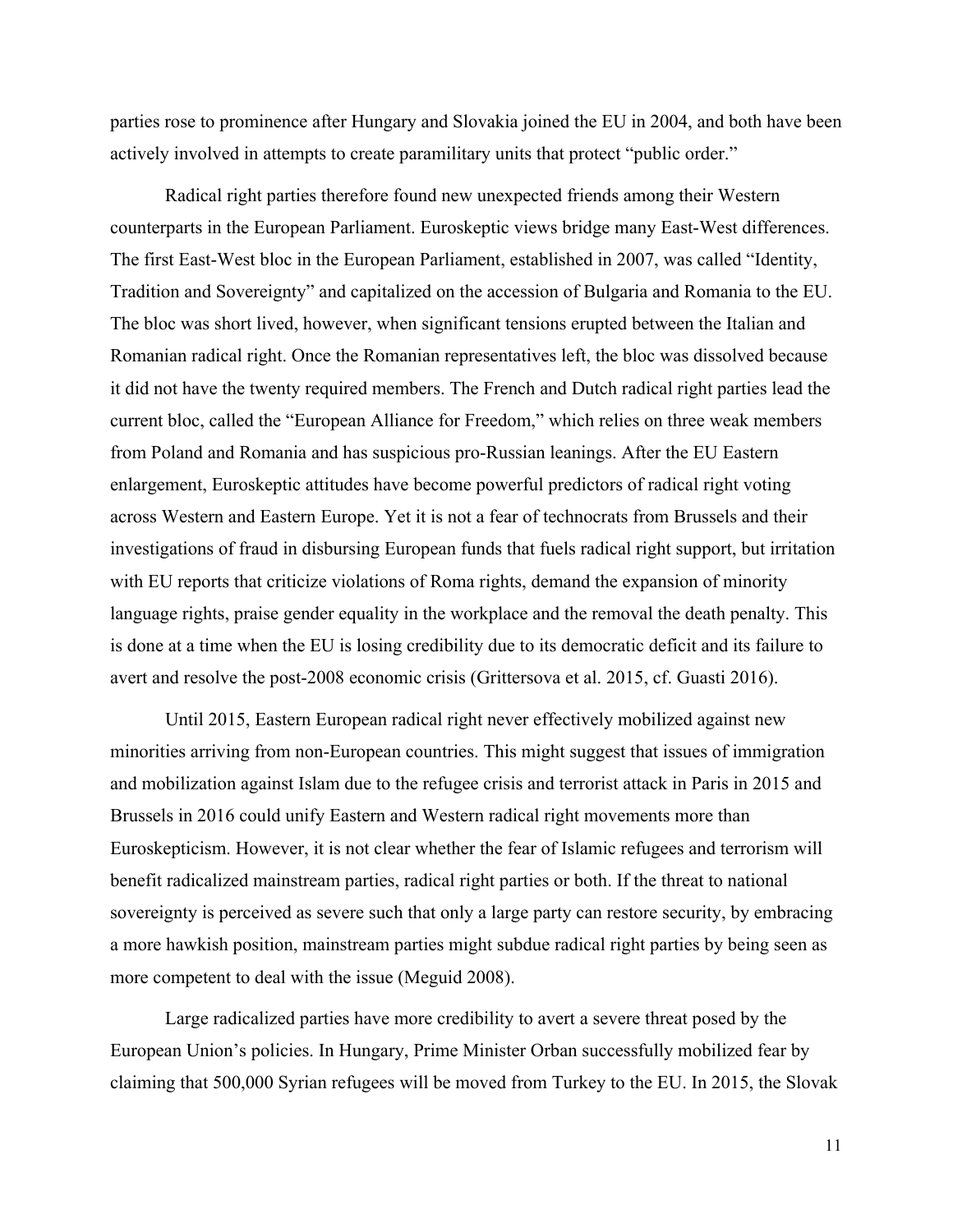government filed a lawsuit against the European Union at the European Court of Justice because it feared a new EU mandatory quota system to allocate asylum seekers. Fear of Muslim asylum seekers led to mass demonstrations in Eastern Europe, despite the fact that there are almost no migrant communities from Middle East. The proposed EU quotas on how many asylum seekers each of the Eastern European countries were expected to absorb were tiny relative to the size of the population, and few of the migrants actually wanted to go to Eastern Europe (even before they knew how unwelcome they were). The Prime Ministers of Poland and Slovakia (Ewa Kopacz and Robert Fico) explicitly asked for Christian refugees from Syria. Similar sentiments against Muslim refugees were echoed in Estonia, Hungary and Bulgaria.<sup>4</sup> Celebrations of the  $25<sup>th</sup>$ anniversary of 1989 Velvet Revolution were marked by large anti-government and anti-migrant demonstrations in Prague during November 2015.<sup>5</sup> The refugee crisis and counter-Islamic mobilization resulted in a great variety of radical right mobilization.

Eastern Europe is an interesting laboratory in which political parties experiment with three core strategies to tackle the radical right: de-legalization as a form of a cordon sanitaire, radicalization that weakens the radical right and radicalization that leads to outbidding. Andrea Pirro (2015) and Bartek Pytlas (2016) have shown that, in Eastern Europe, strategies of inclusion and exclusion yield mixed results and no single strategy can be identified to supress the radical right party vote. Recent elections in Poland in 2015 and Slovakia 2016 reflect this schism. In Poland, a radicalized mainstream right-wing Law and Justice Party, won elections by a landslide. In Slovakia, elections were marked by the implosion of mainstream parties and strengthened both the radical right (8.6%) and the extreme right (8% of the vote). Although the refugee crisis was not the sole focus of the electoral campaigns, both the Slovak and Polish mainstream parties used it to stir up nationalistic sentiment before the elections. The informal leader of the Polish Law and Justice party, Jarosław Kaczyński, has claimed that refugees bring cholera to Europe. Robert Fico's campaign to "protect Slovakia" against refugees cost him a comfortable majority in the Slovak parliament. The strategy badly backfired and made the task of forming a durable governing coalition after the elections impossible. In Poland, by contrast, the nationalist

 

<sup>&</sup>lt;sup>4</sup> In Hungary, harsh reaction to non-Christian refugees followed after the 2013 constitutional annulment of the law on Churches adopted in 2011 issued by the Orbán government, which favoured Christian churches and politicized the registration process of religious organizations.

<sup>&</sup>lt;sup>5</sup> The Czech President, Miloš Zeman, a mainstream politician, celebrated the anniversary by singing the national anthem with Martin Konvička, an advocate of concentration camps for Muslims, and the leader of the "Block against Islam", on the same university campus where student protests began in 1989.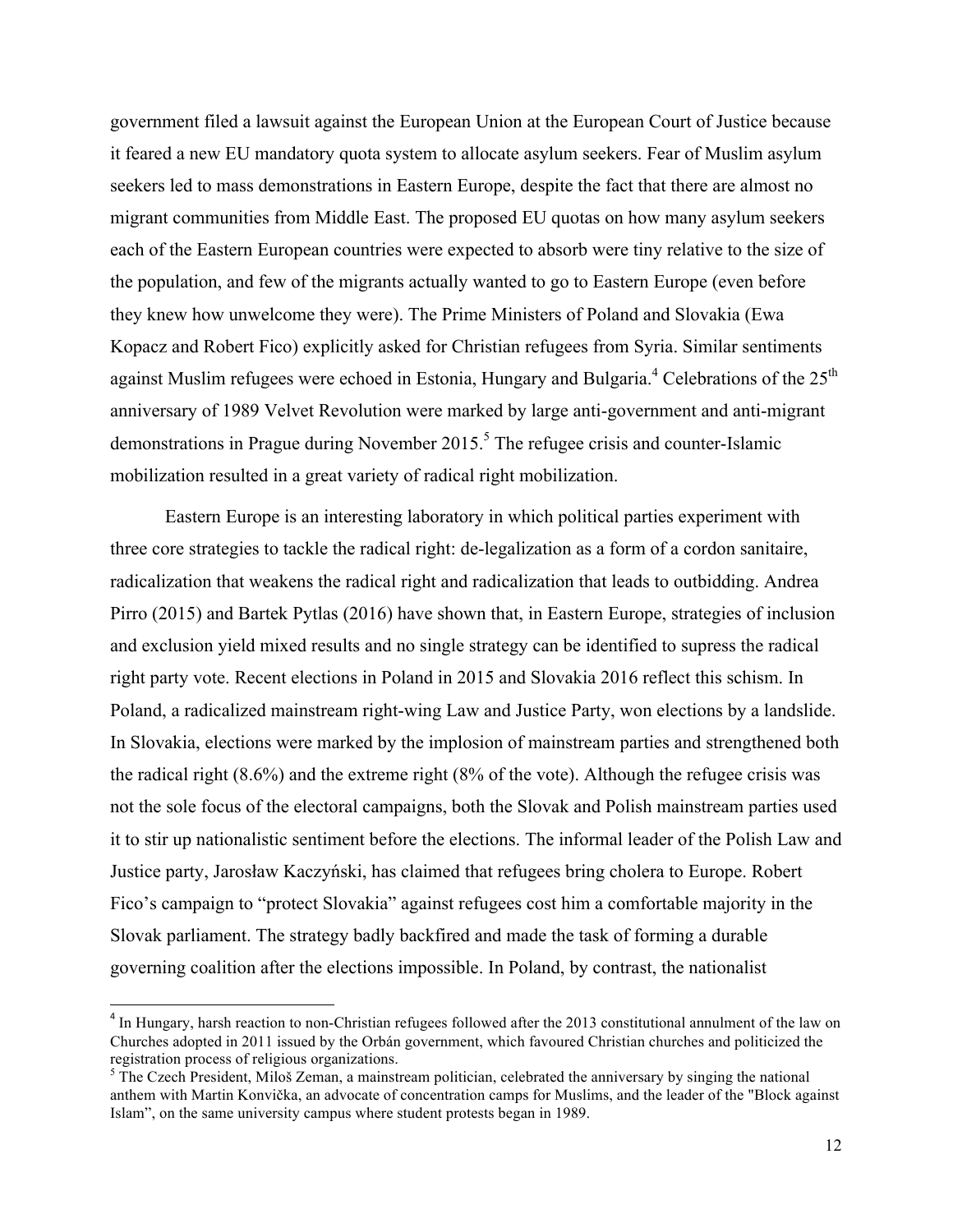sentiment gave the Law and Justice an unprecedented majority in the parliament that has allowed them to weaken core institutions of democratic governance such as the Constitutional Court and free media. This suggests that rhetorical radicalization of the mainstream parties is a doubleedged sword.

# **Radicalized mainstream parties**

The third common aspect of radical right mobilization is the presence of radicalized mainstream parties. They are typically left leaning on the economy and advocate greater involvement of states in the economy, but might have even originated in anti-communist movements prior to the fall of the Berlin Wall in 1989. The most prominent examples are Fidesz in Hungary, Law and Justice Party in Poland (PiS) and both major past and present social democratic parties of prime ministers Mečiar (HZDS) and Fico (SMER) in Slovakia. Although many Western European mainstream parties embrace tough policies on immigration and homegrown terrorist networks, Eastern European mainstream parties are, comparatively speaking, much more comfortable with their radical right cousins. Radical right parties thus operate in a much more permissive environment, where they are often incorporated into the governing coalitions.

Far right parties have been successful in steadily attracting some voter support since the early 1990s in Croatia, Estonia, Latvia, Romania, Serbia, Slovakia, and Slovenia. In these countries, the far right was able to attract between 5% and 40% of the popular vote at some point in time. Further, in Croatia, Estonia, Latvia, Poland, Serbia, and Slovakia, far right parties have been present in governing coalitions since the founding elections and have significantly shaped minority policies. In the East, the boundaries between the "radicalized right" and "radical right" are especially blurry. It is becoming increasingly difficult to determine whether prominent mainstream parties, such as Fidesz led by Victor Orbán in Hungary, PiS unofficially led by Jarosław Kaczyński in Poland and Smer led by Robert Fico in Slovakia, can be classified as not radical right parties.

The weakening of the radical right can be perhaps attributed to the wide presence of radicalized mainstream parties that siphons away their true electoral potential. On the surface, radical right parties in the East are a rare phenomenon (Bustikova 2014) and, on average, they are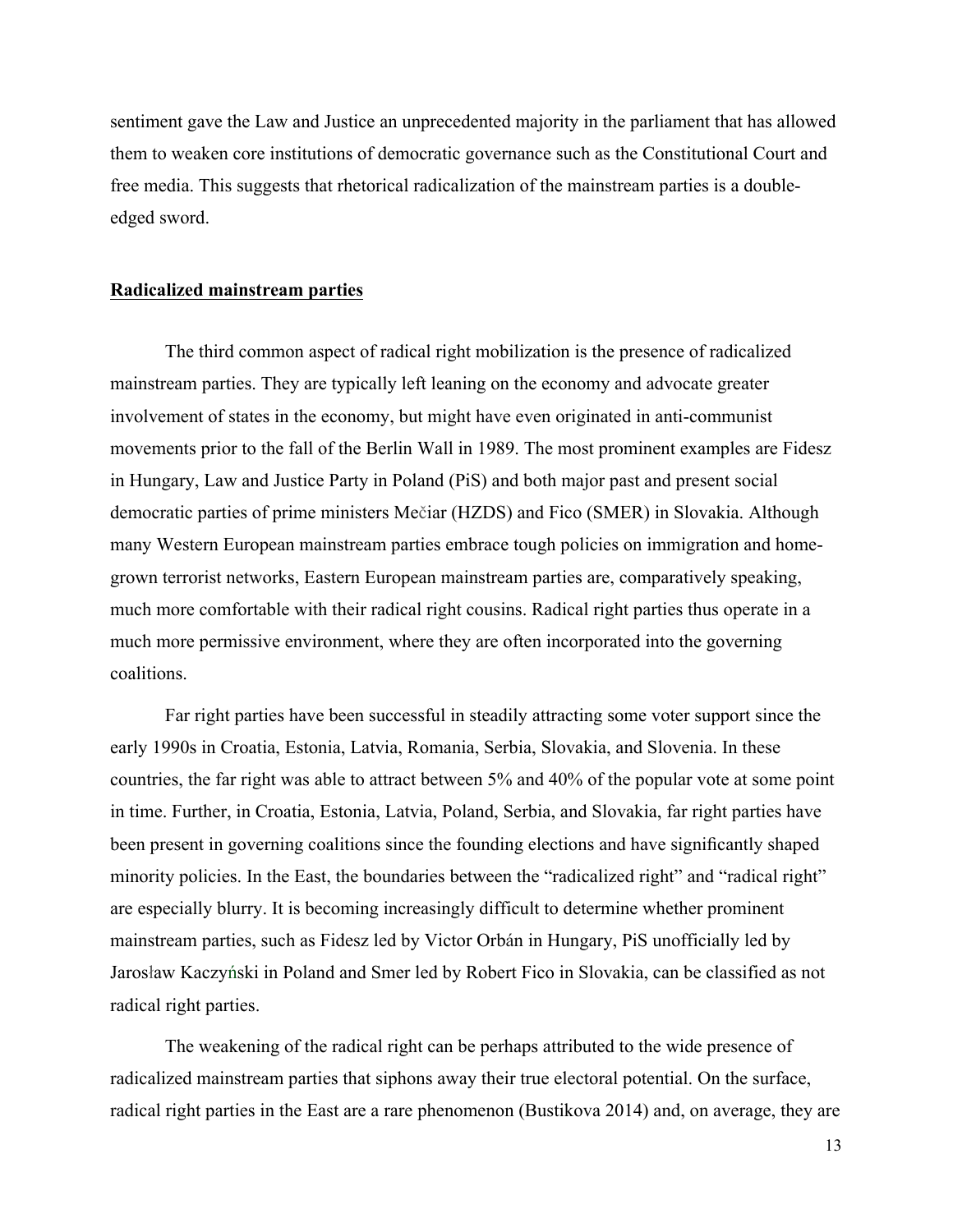less electorally successful than their Western counterparts. But, higher aggregate levels of xenophobia in the East (Kopecky and Mudde 2003), which contributes to the permissiveness of radical rhetoric, indicates a weakness of liberal democratic consolidation. Paradoxically, the historical legacies of authoritarian fascist inter-war regimes are more relevant after more than twenty-five years of democratic consolidation than in 1989 because radicalized mainstream politicians are now looking for new forms to organize political systems. The nostalgic association with past glory ultimately benefits both the radical right and the radicalized mainstream right, since they are claiming to be the political successors of previous nationalistic movements, often associated with state independence and territorial re-unification.

Voters and politicians have begun to contemplate possible substitutes to replace liberal democracy. Eastern Europe is experiencing democratic fatigue, low levels of trust in deliberative institutions and dissatisfaction with democratic governance (BTI 2014). Unlike in 1989, when democracy was the only game in town, there is no agreement on how the alternative form of governance might look like this time around. Liberal democracy with its appeal to inclusiveness has its opponents. Since the communist parties that preceded the democratic experiment have been discredited as well, some voters and some parties are looking to the distant past of the interwar period and resurrecting nationalistic heroes with dubious democratic credentials.

Hence the explosion of t-shirts of the Polish interwar authoritarian statesman Pilsudski who unified Poland (and protected minorities), of the controversial inter-war leader of the Ukrainian Nationalists, Stepan Bandera, and of the similarly controversial leader of the Romanian Iron Guard, Corneliu Codreanu. A newly elected member of the Slovak parliament, Marian Kotleba, occasionally wears symbols of the Hlinka guard associated with the clerofascist Slovak state during WWII. The third largest political party in Hungary, Jobbik, uses symbols similar to those of the authoritarian and anti-semitic Arrow Cross Party from WWII.

The narrative that rejects both communist rule, which diminished national sovereignty, as well as the botched democratic rule, which increased the power of ethnic and social minorities at the expense of the titular nationality, is compelling because fascism is an alternative to democracy and was also antagonistic towards communism. Countries with a nationalist legacy of the communist rule are in a unique position. Mainstream or extreme political mobilization can evoke inter-war authoritarianism and, to a certain extent, fascism (Bustikova and Kitschelt 2009).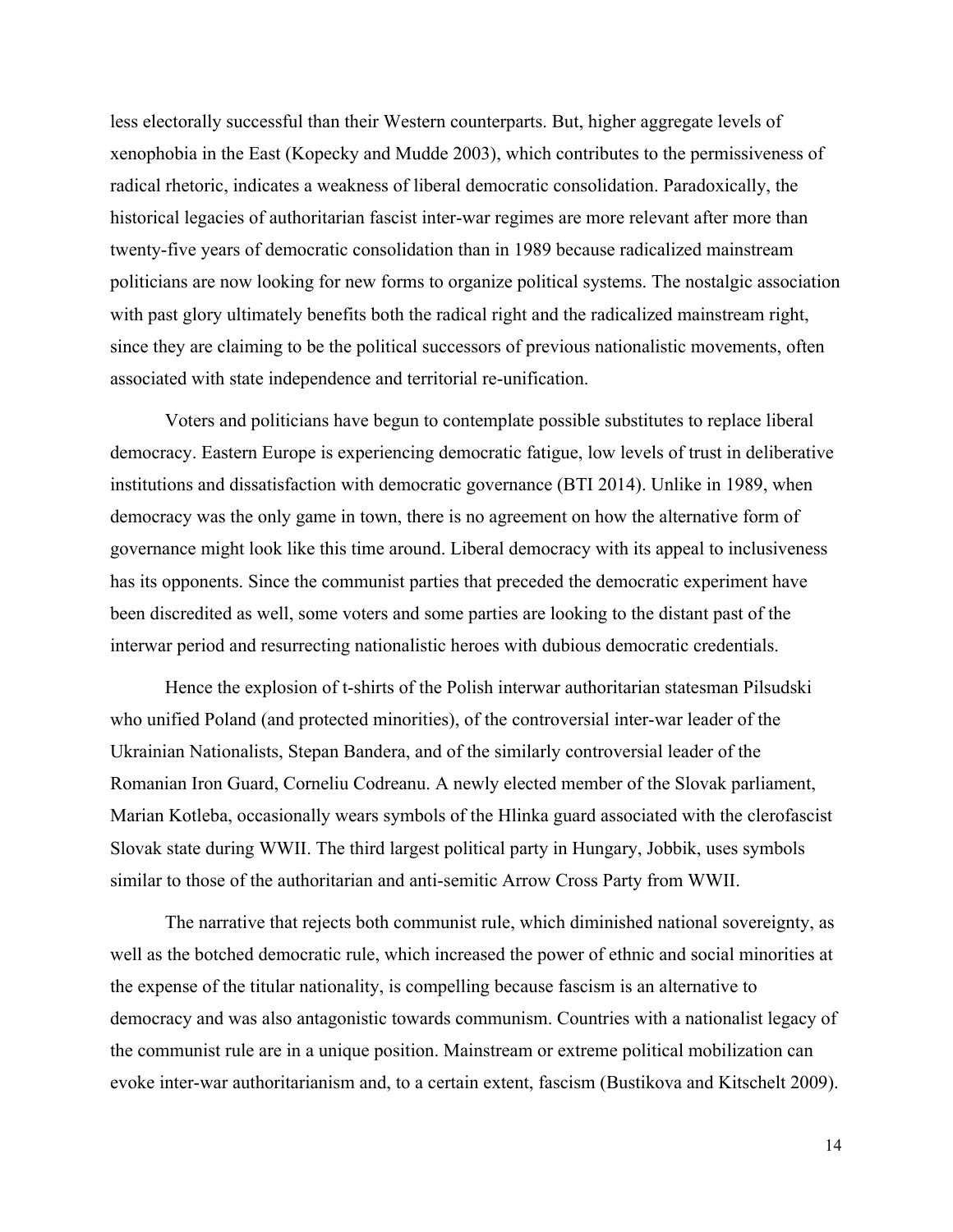If there is a reversal in liberal democratic governance in Eastern Europe, it will be most likely not initiated by a small radical right party, but by a large radicalized mainstream party that will move the country into a new unchartered territory. Whether the presence of a radical right party will facilitate such a turn, by introducing new issues and ideas into the mainstream, or will block democratic side-lining by offering an alternative channel for discontent, needs to be explored further. Most of the research on Eastern Europe has treated post-1989 radical right parties as a Western equivalent of pathological normalcy. But if radical right parties contribute to the dismantlement of democratic governance by undermining constitutional checks and balances, such an approach would be imprudent.

### *Radical Right Parties in Eastern Europe*

| Albania         | PBK - BK - Balli Kombëtar [National Front Party]<br>PBKD - Balli Kombëtar Demokrat [Democratic National Front Party]                                                                                                                                                       |
|-----------------|----------------------------------------------------------------------------------------------------------------------------------------------------------------------------------------------------------------------------------------------------------------------------|
| <b>Bulgaria</b> | BNRP – Bălgarska nacionalna radikalna partija – [Bulgarian National Radical Party]                                                                                                                                                                                         |
|                 | NSA - Nacionalen sayuz Ataka - [National Union Attack, which includes BNRP {Attack Coalition}]                                                                                                                                                                             |
| Croatia         | HDZ - Hrvatska demokratska zajednica [Croatian Democratic Union]<br>HSP - Hrvatska stranka prava [Croatian Party of Rights]<br>HSP-ZDS - Hrvatska stranka prava - Zagorska demokratska stranka<br>HSP-HKDU - Hrvatska stranka prava - Hrvatska Kršcanska Demokratska Unija |
| Czech R.        | SPR-RSČ – Sdružení pro republiku – Republikánská strana Československa (Sládek)                                                                                                                                                                                            |
|                 | RMS – Republikáni Miroslava Sládka – [Republicans of Miroslav Sládek]                                                                                                                                                                                                      |
|                 | NS - Národní strana [National Party]<br>NDS - Národně demokratická strana - [National Democratic Party]<br>DSS / DS - Dělnická strana / Dělnická strana sociální spravedlnosti [Workers' Party]                                                                            |
| Estonia         | ERSP – Eesti Rahvusliku Sõltumatuse Partei [Estonian National Independence Party]                                                                                                                                                                                          |
|                 | EK - Eesti Kodanik [Estonian Citizens]                                                                                                                                                                                                                                     |
|                 | ERKL - Eesti Rahvuslaste Keskliit [Estonian Nationalists Central League]                                                                                                                                                                                                   |
|                 | PE - Parem Eesti [Right Estonia]<br>EIP - Eesti Iseseisvuspartei [Estonian Independence Party]<br>Isamaa - Isamaa ja Res Publica Liit [Pro Patria and Res Publica Union]                                                                                                   |
| Hungary         | MIÉP - Magyar Igazság és Élet Pártja [Hungarian Justice and Life Party]<br>MIÉP-Jobbik - [MIÉP-Jobbik Magyarországért Mozgalom - Movement for a Better Hungary]<br>Jobbik - Jobbik Magyarországért Mozgalom [Movement for a Better Hungary]                                |
| Latvia          | TB - Tēvzeme un Brīvībai [For Fatherland and Freedom]<br>TB/LNNK - Apvienība Tēvzeme un Brīvībai /LNNK - Alliance For Homeland and Freedom / LNNK -<br>Latvijas Nacionālās Neatkarības Kustība [Latvian National Independence Movement]                                    |
| Lithuania       | LKDS/LTJS - Jaunoji Lietuva susivienijimas uz vieninga Lietuva [Young Lithuania - For United Lithuania]                                                                                                                                                                    |
|                 | LNP-JL - Lietuviu Nacionaline Partija -"Jaunoji Lietuva" [Lithuanian National Party - Young Lithuania]                                                                                                                                                                     |
|                 | LlaS - Lietuvos laisvės sąjunga [Lithuanian Liberty Union]                                                                                                                                                                                                                 |
| Macedonia       | LNDP - Lietuvos nacionaldemokratu partija [Lithuanian National Democratic Party]<br>VMRO-DPMNE - Vnatreška Makedonska Revolucionerna Organizacija - Demokratska Partija za<br>Makedonsko Nacionalno Edinstvo [Democratic Party for Macedonian National Unity]              |
|                 | VMRO-DP - Vnatreška Makedonska Revolucionerna Organizacija – Demokratska Partija                                                                                                                                                                                           |
| Poland          | SN - Stronnictwo Narodowe [National Party]                                                                                                                                                                                                                                 |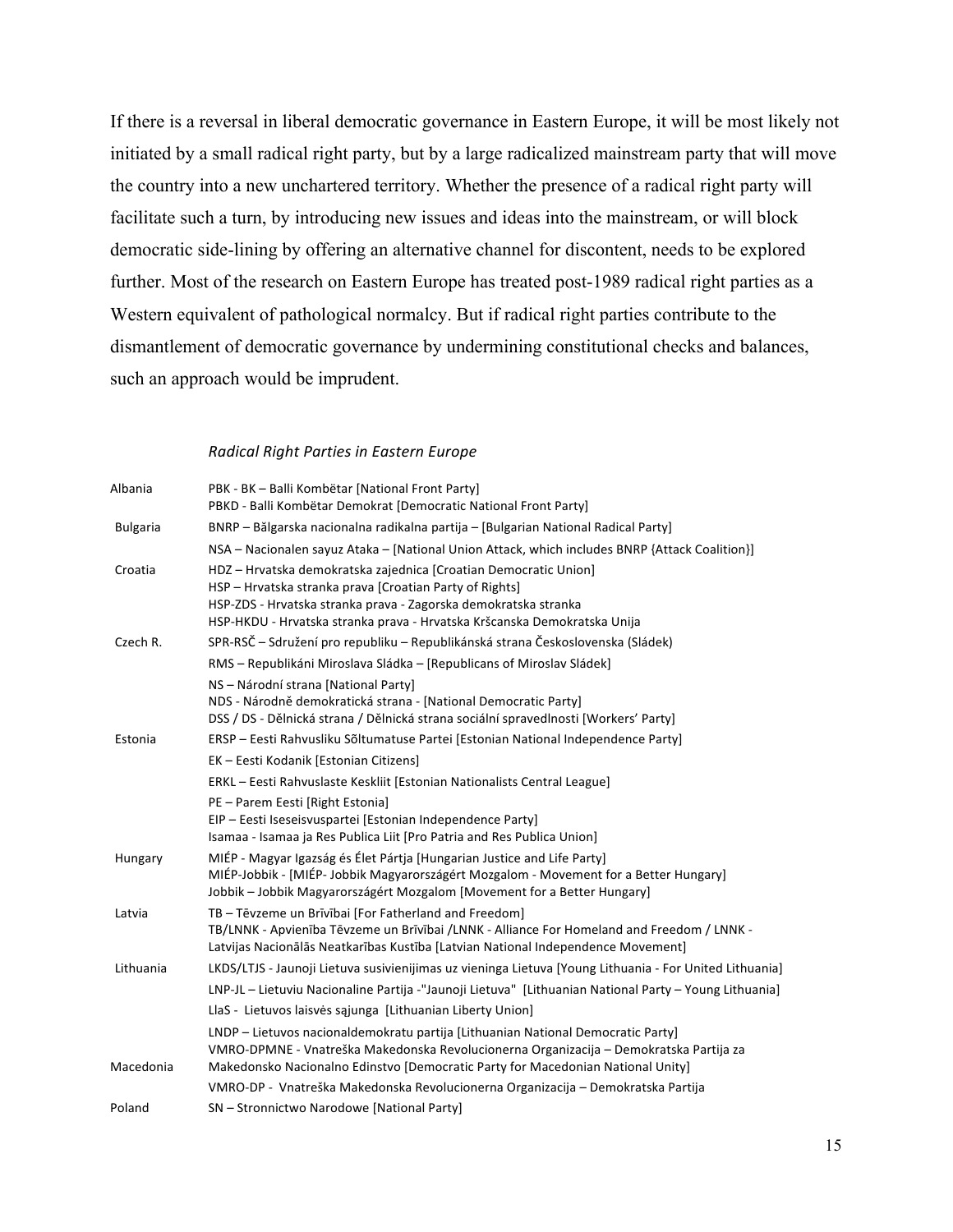|          | Party X - Partia X                                                                                                                                                                                                            |
|----------|-------------------------------------------------------------------------------------------------------------------------------------------------------------------------------------------------------------------------------|
|          | PWN-PSN - Polska Wspólnota Narodowa - Polskie Stronnictwo Narodowe [Polish National<br>Commonwealth - Polish National Party]                                                                                                  |
|          | ROP – Ruch Odbudowy Polski [Movement for the Reconstruction of Poland]                                                                                                                                                        |
|          | LPR – Liga Polskich Rodzin [League of Polish Families]                                                                                                                                                                        |
|          | LPR - Liga Prawicy Rzeczypospolitej [The League of the Right of the Republic                                                                                                                                                  |
|          | (League of Polish Families (LPR) + Real Politics Union + Right of the Republic)                                                                                                                                               |
| Romania  | PUNR - Partidul Unității Naționale a Românilor [Party of Romanian Unity]                                                                                                                                                      |
|          | PRM - Partidul (Popular) România Mare [Party for Greater Romania]<br>PNG - Partidul Noua Generație - Creștin Democrat [New Generation Party]<br>PP-DD - Partidul Poporului - Dan Diaconescu [People's Party - Dan Diaconescu] |
| Serbia   | SRS – Srpska radikalna stranka [Serbian Radical Party]<br>NS - Nova Srbija [New Serbia]                                                                                                                                       |
|          | SPO – Srpski pokret obnove [Serbian Renewal Movement]                                                                                                                                                                         |
| Slovakia | PSNS – Pravá Slovenská národná strana [Real Slovak National Party]<br>SNS – Slovenská národná strana [Slovak National Party]<br>Ľudová strana Naše Slovensko; Slovenská pospolitosť - Národná strana                          |
| Slovenia | SNS – Slovenska nacionalna stranka [Slovenian National Party]                                                                                                                                                                 |
| Ukraine  | KUN – Kongres Ukraiins' kikh Natsionalistiv [Congress of Ukrainian Nationalists]                                                                                                                                              |
|          | Rukh - Narodnyi Rukh Ukrajiny [The People's Movement of Ukraine]                                                                                                                                                              |
|          | Svoboda - [Freedom]                                                                                                                                                                                                           |
|          |                                                                                                                                                                                                                               |

Source: Bustikova 2016

### **Bibliography**

- Art, D. 2011. *Inside the Radical Right. The Development of Anti-Immigrant Parties in Western Europe*. Cambridge: Cambridge University Press.
- Allen, T. J. 2015. "All in the party family? Comparing far right voters in Western and Post-Communist Europe." *Party Politics*, doi: 10.1177/1354068815593457
- Arzheimer, K. 2009. "Contextual factors and the extreme right vote in Western Europe, 1980-2002." *American Journal of Political Science* 53(2): 259-275.
- Arzheimer, K and Carter, E. 2006. "Political opportunity structures and right-wing extremist party success." *European Journal of Political Research* 45(3): 419-443.
- Betz, H-G. 1993. "The new politics of resentment. Radical right-wing populist parties in Western Europe." *Comparative Politics* 25(4): 413-427.
- Bornischer, S. and Kriesi, H. 2013. "The populist right, the working class, and the changing face of class politics," in Rydgren, J. ed. *Class Politics and the Radical Right*. London: Routledge, pp.10-30.
- Brubaker, R. 1997. *Nationalism Reframed. Nationhood and the National Question in the New Europe.* Cambridge: Cambridge University Press.
- Bustikova, L. 2016. Revenge of the radical right. Unpublished book manuscript.
- Bustikova, L. 2015. "The Democratization of hostility: Minorities and radical right actors after the fall of communism," in Minkenberg, M. ed. *Transforming the Transformation*. New York: Routledge, pp. 58-79.

Bustikova, L. 2014. "Revenge of the radical right." *Comparative Political Studies* 47(12): 1738-1765.

Bustikova, Lenka and Herbert Kitschelt. 2009. "The radical right in post-communist Europe. Comparative perspectives on legacies and party competition." *Communist and Post-Communist Studies* 42(4): 459-483.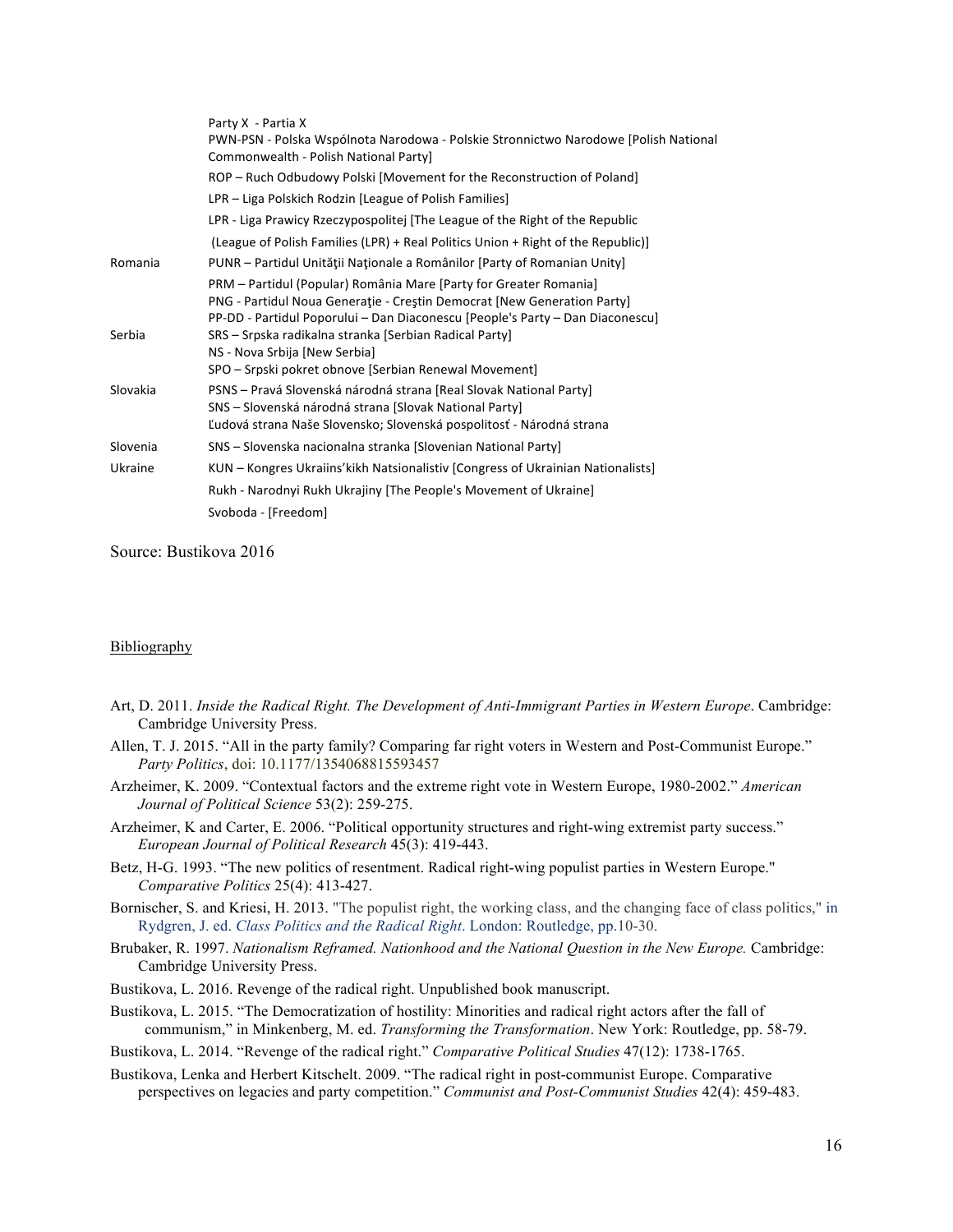BTI. 2014. Regional Report, East-Central and Southeast Europe. Bertelsmann Transformation Index.

- Ceka, B. 2013. "The Perils of political competition explaining participation and trust in political parties in Eastern Europe." *Comparative Political Studies* 46(12): 1610–35.
- Dancygier, R. 2010. *Immigration and Conflict in Europe*. Cambridge: Cambridge University Press.
- Deegan-Krause, K. and Haughton, T. 2009. "Toward a more useful conceptualization of populism: Types and degrees of populist appeals in the case of Slovakia." *Politics & Policy* 37(4): 821-841.
- de Lange, S. and Guerra, S. 2009. "The League of Polish Families between East and West, past and present". *Communist and Post-Communist Studies* 42(4): 527-549.
- Eatwell, R. 2003. "Ten theories of the extreme right," in Merkl, P. and Weinberg, L., ed. *Right-Wing Extremism in the Twenty First Century*. Portland, Oregon: Frank Cass.
- Ekiert, G. and Kubik, J. 1999. *Rebellious Civil Society*. Ann Arbor: University of Michigan Press.
- Enyedi, Z and Erős, F. 1999. *Authoritarianism and Prejudice*: *Central European Perspectives.* Budapest: Osiris.
- Giddens, T. and Case, R.E. 2014. *Legislating Equality: The Politics of Antidiscriminatory Policy in Europe*. Oxford: Oxford University Press.
- Golder, M. 2016. "Far right parties in Europe." *Annual Review of Political Science* 19(1): 477-97.
- Golder, M. 2003. "Explaining variation in the success of extreme right parties in Western Europe." *Comparative Political Studies* 36 (4): 432-66.
- Greskovits, B. 2007. "Economic woes and political disaffection." *Journal of Democracy* 18(4): 40-46.
- Grzymala-Busse, A. 2007. *Rebuilding Leviathan.* Cambridge: Cambridge University Press.
- Guasti, P. 2016. "Development of citizen participation in Central and Eastern Europe after the EU enlargement and economic crises." *Communist and Post-Communist Studies* 49: 219-231.
- Grittersová, J., Indridason, I., Gregory, C., and Crespo, R. 2015. "Austerity and niche parties: The electoral consequences of fiscal reforms." *Electoral Studies* 42: 276-289.
- Hanley, S. L. and Sikk, A. 2016. "Economy, corruption or floating voters? Explaining the breakthroughs of antiestablishment reform parties in Eastern Europe." *Party Politics* 22(4): 522-533.
- Haughton, T. and Deegan-Krause, K. 2015. "Hurricane season systems of instability in Central and East European party politics." *East European Politics & Societies* 29(1): 61-80.
- Held, J., ed. 1996. *Populism in Eastern Europe. Racism, Nationalism, and Society.* Boulder: East European Monographs. pp. 163-196.
- Hockenos, P. 1993. *Free to Hate: The Rise of the Right in Post-Communist Eastern Europe.* New York: Routledge.
- Inglehart, R. and Norris, P. 2016. "Trump, Brexit, and the rise of populism: Economic have-nots and cultural backlash." HKS Working Paper No. RWP16-026.
- Ignazi, P. 1992. "The silent counter-revolution. Hypotheses on the emergence of extreme right-wing parties in Europe." *European Journal of Political Research* 22(1): 3-34.
- Ishiyama, J. 2009. "Historical legacies and the size of the red brown vote in post communist politics." *Communist and Post-Communist Studies* 42(4): 485-504.
- Kelley, J. 2004. *Ethnic Politics in Europe. The Power of Norms and Incentives*. Princeton: Princeton
- Kitschelt, H. and McGann, A. 1995. *The Radical Right in Western Europe: A Comparative Analysis.* Ann Arbor: University of Michigan Press.
- Kopecky, P. and Mudde, C., eds. 2003. *Uncivil Society? Contentious Politics in Post-Communist Europe*. London: Routledge.
- Kopecky, P. and Mudde, C. 2002. "The two sides of Euroscepticism: Party positions on European integration in east Central Europe." *European Union Politics* 3(3): 297-326.
- Mareš, M. 2009. "The extreme right in Eastern Europe and territorial issues." *Central European Political Studies Review* 11(2-3): 82-106.
- Meguid, B. 2008. *Party Competition Between Unequals*. Cambridge: Cambridge University Press.
- Meseznikov, G., Gyarfasova, O. and Smilov, D., eds. 2008. *Populist Politics and Liberal Democracy in Central and Eastern Europe* Bratislava: IVO (IPA), working paper series.